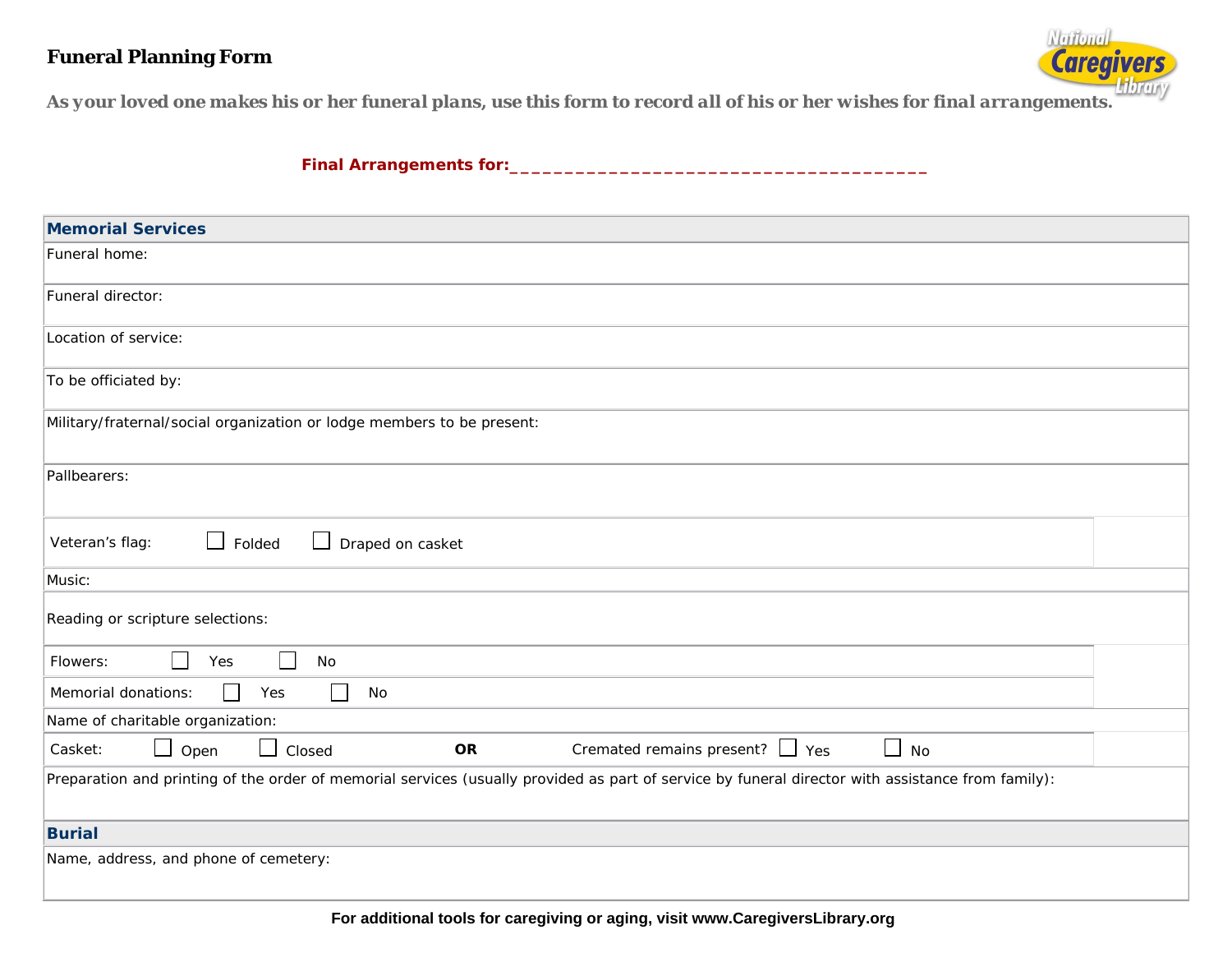| Cemetery documents located:                                                                                                                 |
|---------------------------------------------------------------------------------------------------------------------------------------------|
| Casket:<br>Steel<br>$\Box$<br>Wood<br><b>Bronze</b><br>$\Box$<br>Copper<br>$\Box$<br>$\Box$                                                 |
| Burial Vault (usually required by cemetery/may be purchased through funeral home or cemetery-check on pricing):                             |
| Property or crypt<br>$\Box$ No<br>Yes<br>purchased?                                                                                         |
| Location:                                                                                                                                   |
| No. of spaces:                                                                                                                              |
| $\Box$ Crypt<br>$\sqcup$<br>Other:<br>Type of burial:<br>Earth burial<br>Mausoleum                                                          |
| Inscription to read:                                                                                                                        |
| Other information or instructions:                                                                                                          |
| <b>Cremation</b>                                                                                                                            |
| Name, address, and phone number of funeral home or cremation society:                                                                       |
| $\perp$<br>Marble<br>Urn:<br>$\mathsf{L}$<br><b>Bronze</b><br>Wooden<br>$\blacksquare$<br>Other:                                            |
| Location of cremated remains:                                                                                                               |
| Cemetery:                                                                                                                                   |
| Private estate:                                                                                                                             |
| $\Box$<br>$\Box$<br>Final Disposition:<br>Earth Burial<br>$\Box$<br>Mausoleum<br>Crypt<br>$\overline{\phantom{a}}$<br>Columbarium<br>Other: |
| Alternative disposition:                                                                                                                    |
| Type of memorial or monument:                                                                                                               |
| Inscription:                                                                                                                                |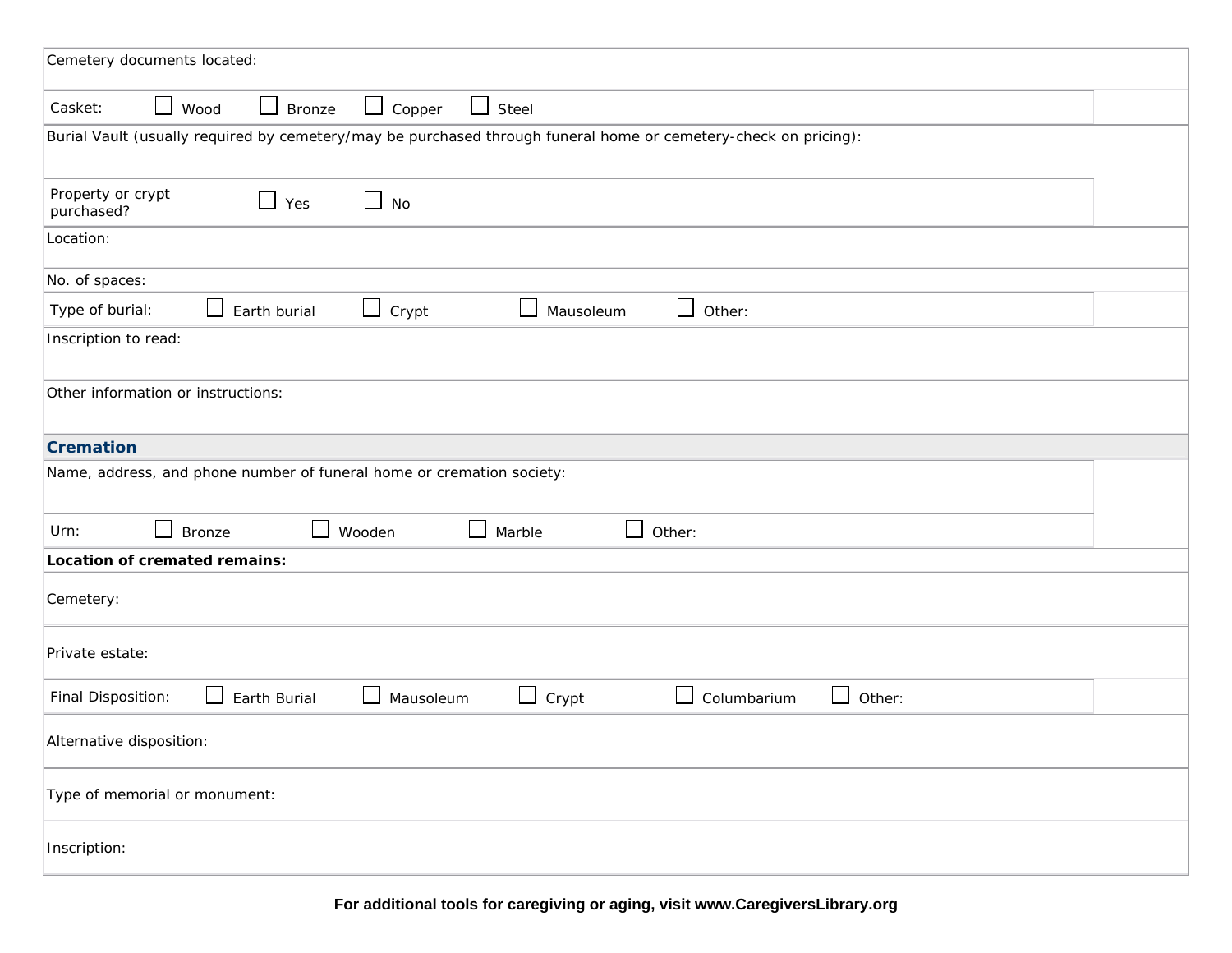| <b>Preparing My Obituary</b>                                              |
|---------------------------------------------------------------------------|
| On a separate sheet of paper, make a record of the following information. |
| Name:                                                                     |
| Spouse's name:                                                            |
| Date and place of death:                                                  |
| Children/cities where they reside:                                        |
| Grandchildren/cities where they reside:                                   |
| Siblings/cities where they reside:                                        |
| Parents/cities where they reside (or resided, if deceased):               |
| Date, time, and place of funeral or memorial service and burial:          |
| Clergy/person officiating:                                                |
| Address of funeral home:                                                  |
| Address of cemetery:                                                      |
| Memorial contributions may be made in lieu of flowers to: (optional)      |
| Photo preferred:                                                          |
| Place and date of birth:                                                  |
| Education:                                                                |
| Wedding date:                                                             |
| Military service:                                                         |
| Employment:                                                               |